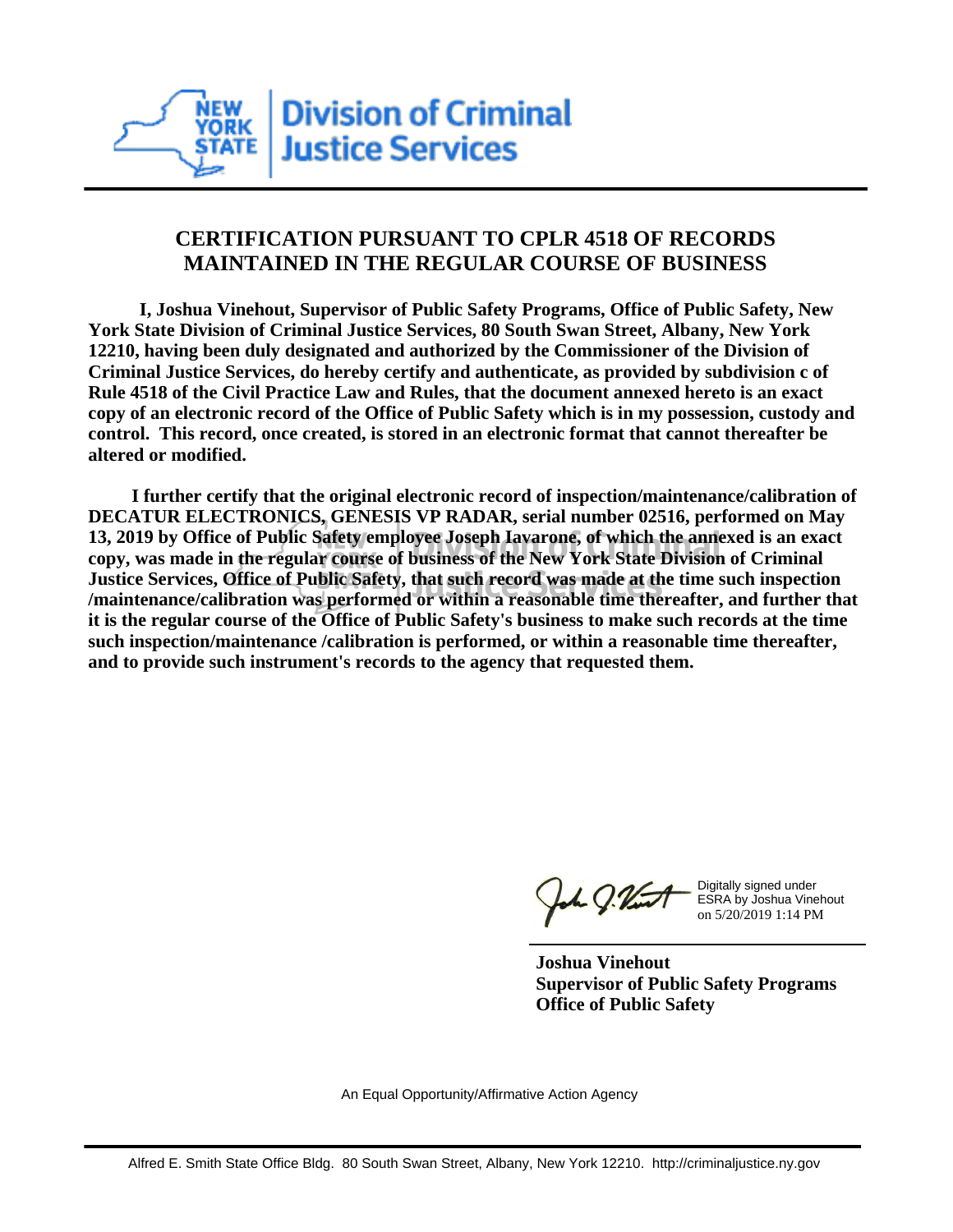## **RADAR RECORD OF INSPECTION / MAINTENANCE / CALIBRATION**

## **Name of Submitting Agency: Stony Point Town Police Department Manufacturer: DECATUR ELECTRONICS Model: GENESIS VP Date: May 13, 2019 Serial Number: 02516**

 **I hereby certify that DECATUR ELECTRONICS RADAR, model GENESIS VP, serial number 02516/ / N/A / / N/A, has been calibrated using standards whose accuracies are established by the National Bureau of Standards, or have been derived by the ratio type of self calibration techniques. Calibration has been effected by controlled tests performed on the date indicated above.**

| <b>Test No</b> | <b>Internal Standard</b>                   | <b>Test Result</b> |
|----------------|--------------------------------------------|--------------------|
|                | 60 MPH                                     | 60 MPH             |
| <b>Test No</b> | <b>Certification Standard (Stationary)</b> | <b>Test Result</b> |
|                | 77 MPH                                     | 77 MPH             |
|                | 33 MPH<br><b>YORK</b>                      | <b>33 MPH</b>      |
| <b>Test No</b> | <b>Certification Standard (Moving)</b>     | <b>Test Result</b> |
|                | N/A MPH                                    | N/A MPH            |
|                | N/A MPH                                    |                    |

**Turning Fork Certification / Date of Certification: May 13, 2019**

| <b>Serial Number</b> | <b>Frequency</b> | <b>Test Result</b> |
|----------------------|------------------|--------------------|
|                      | 47<br>わわひ ノ      |                    |

**The above stated tuning fork has been tested and found to oscillate at 5592 Hertz. It will cause a calibration signal of 77 MPH when used with a Doppler traffic radar operating at 24,150 Mhz.**

| <b>Serial Number</b> | <b>Frequency</b> | <b>Test Result</b> |
|----------------------|------------------|--------------------|
| 76660                | 2393 HZ          | 33 MPH             |

**The above stated tuning fork has been tested and found to oscillate at 2393 Hertz. It will cause a calibration signal of 33 MPH when used with a Doppler traffic radar operating at 24,150 Mhz.**

 **I further certify that the entries made in these records were made at the time that the inspection /maintenance/calibration of the above identified RADAR was performed, or within a reasonable time thereafter.**

 *page 1 of 2* 

Digitally signed under ESRA by Joseph Iavarone on 5/13/2019 3:46 PM

**Joseph Iavarone Highway Safety Equipment Technician Office of Public Safety**

**\_\_\_\_\_\_\_\_\_\_\_\_\_\_\_\_\_\_\_\_\_\_\_\_\_\_\_\_\_\_\_\_\_\_\_\_\_**